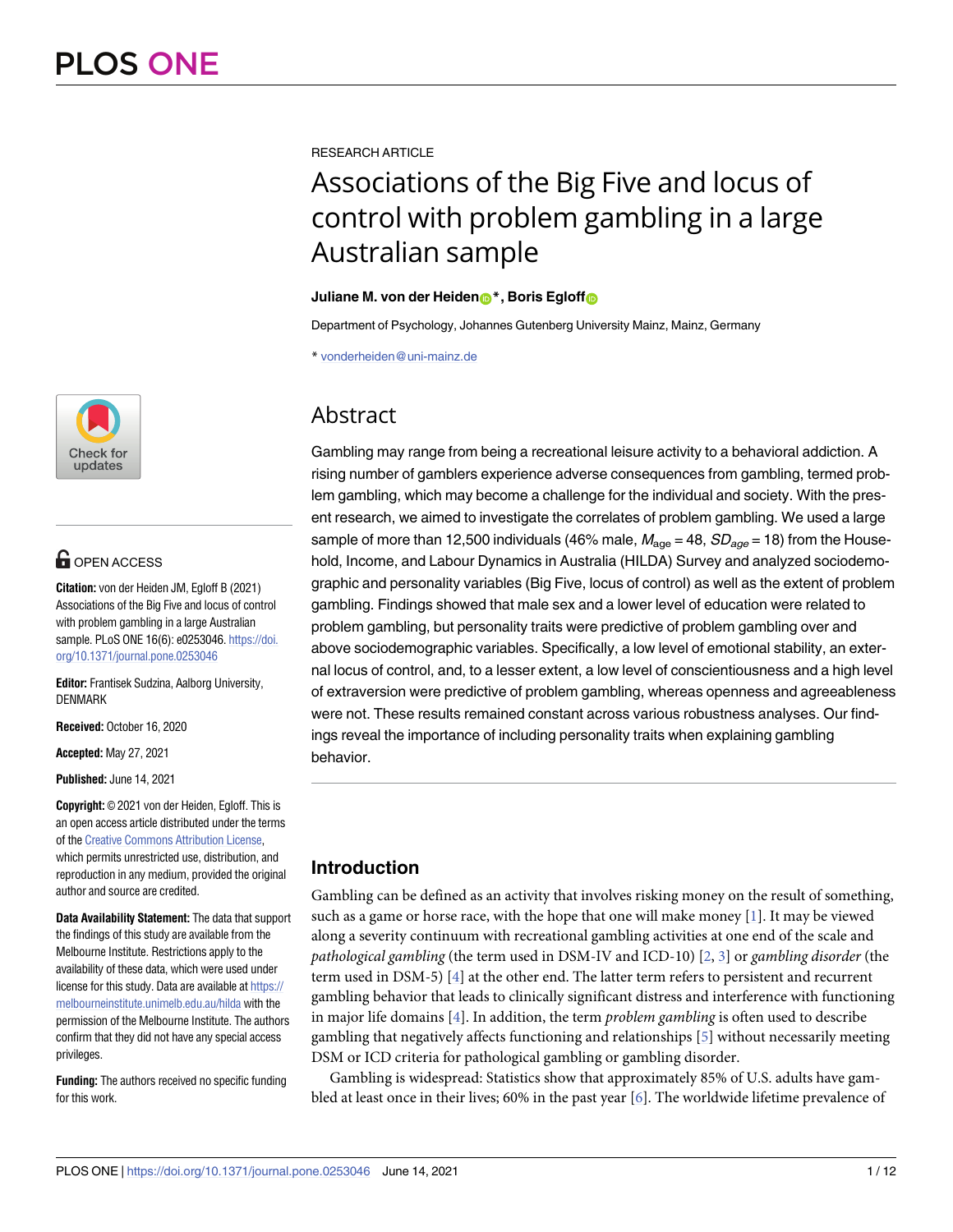<span id="page-1-0"></span>**Competing interests:** The authors have declared that no competing interests exist.

problem gambling is 2.3%, and the lifetime prevalence of pathological gambling is between 0.42 and 0.6% [[7\]](#page-8-0). For Australia, there exist reliable statistics on gambling prevalence rates: In 2015, an estimated 39% of Australian adults gambled regularly. Among these regular gamblers, participation in lotteries was most common (76%), followed by instant scratch tickets (22%), and electronic gaming machines (21%) [[8](#page-8-0)]. Whereas recreational gambling may help to improve physical and mental functioning, problem and pathological gambling have been found to be related to obesity, increased stress, and poorer physical health, violent behavior, and even suicidal thoughts or attempts [\[7,](#page-8-0) [9](#page-8-0), [10](#page-9-0)].

What predicts individual differences in the extent of gambling? Research has shown that sociodemographic variables are related to gambling behavior. Across studies, male sex  $[11-15]$ and a lower educational level were predictive of problem gambling [[11](#page-9-0), [16](#page-9-0)]. With regard to age, findings have been more mixed. Studies have found higher age to be related to problem gambling when samples consisted of young adults  $[13]$  $[13]$  $[13]$  (but see  $[17]$  $[17]$  $[17]$  for similar findings in an older sample). By contrast, in samples involving a wider age span, age was not significantly related to problem gambling [[16](#page-9-0), [18](#page-9-0)]. In addition to sociodemographic variables, personality factors such as the Big Five and locus of control were found to be associated with gambling behavior.

## **Prior research on personality and problem gambling**

Researchers have examined the personality correlates of gambling using various methods, ranging from reviews [\[19](#page-9-0)] to empirical studies. The latter have been based on small samples [[16](#page-9-0), [20,](#page-9-0) [21](#page-9-0)], large data sets [[13,](#page-9-0) [22](#page-9-0)], or even population-wide or birth-cohort studies [\[12](#page-9-0), [23\]](#page-9-0). Studies have involved non-treatment-seeking participants, community samples [[18,](#page-9-0) [24\]](#page-9-0), and pathological gamblers, including patients with a DSM diagnosis [[12,](#page-9-0) [16](#page-9-0), [17,](#page-9-0) [20–22](#page-9-0), [25\]](#page-9-0).

Personality traits such as the Big Five have been examined trait by trait  $[17, 20]$  $[17, 20]$  $[17, 20]$  or simultaneously, using regression analyses [\[18,](#page-9-0) [24\]](#page-9-0), in order to understand their relations to gambling participation and problem gambling. Despite the existence of numerous studies on the relation between personality and gambling, findings have been mixed as the following brief overview shows: Neuroticism or emotional instability was not associated [\[20\]](#page-9-0) or was positively associated with problem gambling [\[14,](#page-9-0) [17,](#page-9-0) [18,](#page-9-0) [22,](#page-9-0) [24,](#page-9-0) [25\]](#page-9-0). Extraversion or positive affectivity was not associated [\[14](#page-9-0), [17](#page-9-0), [24](#page-9-0), [25](#page-9-0)], was positively associated [\[13\]](#page-9-0), or was negatively associated with problem gambling [\[20\]](#page-9-0) (only for older participants: [[18](#page-9-0)]). Openness to experience was not associated [\[14](#page-9-0), [17](#page-9-0), [24](#page-9-0)], or was negatively associated with problem gambling [\[20,](#page-9-0) [25\]](#page-9-0) (especially for men: [\[18\]](#page-9-0)). Similarly, agreeableness showed either no relation [\[17,](#page-9-0) [20\]](#page-9-0) or a negative relation to problem gambling [\[14,](#page-9-0) [18,](#page-9-0) [22,](#page-9-0) [24,](#page-9-0) [25\]](#page-9-0). Across various studies, conscientiousness was found to be negatively related to problem gambling [\[14,](#page-9-0) [17,](#page-9-0) [20](#page-9-0), [22](#page-9-0), [24](#page-9-0), [25](#page-9-0)] (for younger participants only: [\[18\]](#page-9-0)). When the Big Five were examined simultaneously, high levels of neuroticism and low levels of openness manifested unique relations with problem gambling [[16](#page-9-0), [18](#page-9-0)]. In other research, specific facets of neuroticism, agreeableness, and conscientiousness were predictive of problem gambling [\[24\]](#page-9-0).

Locus of control refers to the perception of the extent to which an individual can control events in his or her life [[26](#page-9-0)]. So far, the findings on the relation between locus of control and problem gambling have been contradictory. Whereas some studies revealed an association between problem gambling and an external expectancy orientation—the belief that events in one's life are controlled by factors beyond one's influence or control [\[27,](#page-9-0) [28\]](#page-9-0), other research did not find such a relation  $[29-31]$ . In sum, the pattern of results on the association between personality and gambling has been inconsistent.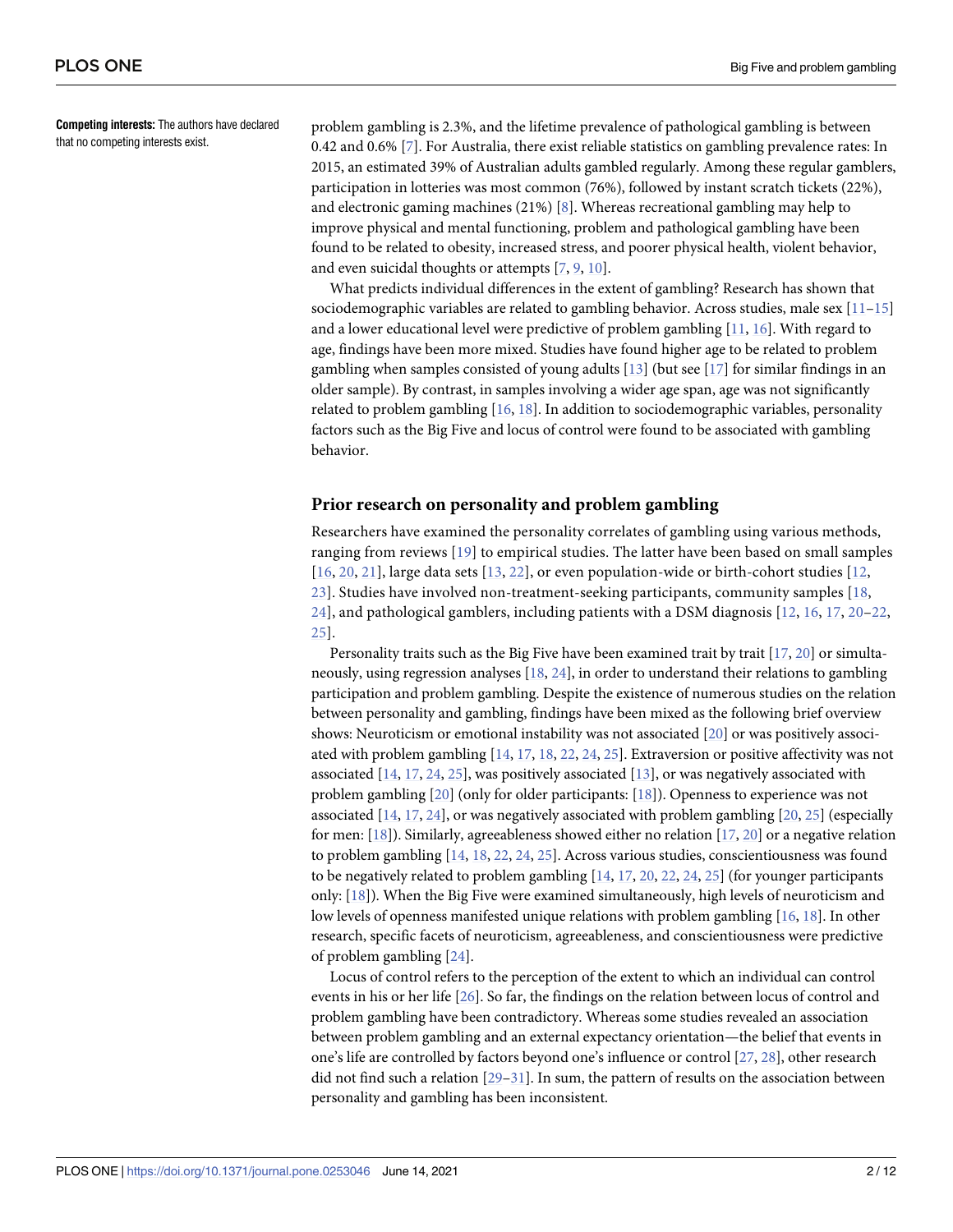## <span id="page-2-0"></span>**The present research**

The objective of the present study was to investigate the association between personality and problem gambling using a large, representative sample. We predicted the extent of problem gambling from sociodemographic variables and personality traits (i.e., the Big Five and locus of control). All variables were investigated in conjunction because traits naturally co-occur. Sociodemographic variables were taken into account because personality traits are related to sex, age, and educational level. For example, neuroticism is positively related to female sex [\[32–34\]](#page-10-0), extraversion is modestly negatively correlated with age [[35](#page-10-0), [36](#page-10-0)], and openness is sometimes positively correlated with education [[37](#page-10-0)]. Furthermore, as was mentioned above, sociodemographic variables are also associated with problem gambling.

This reasoning leads to three main questions that guided our research: First, what sociodemographic variables and personality traits are associated with problem gambling? Second, what personality traits are uniquely predictive of problem gambling? And third, are the findings robust against variations in computational methods such as (a) logarithmizing the dependent variable problem gambling, (b) studying active gamblers only, and (c) investigating only cases with a level of problem gambling above zero?

# **Methods**

The data used in the present study were provided by the Household, Income, and Labour Dynamics in Australia (HILDA) Survey, a large, longitudinal, household-based panel study that examines economic and personal well-being, labor market dynamics, and family life. The HILDA survey has been conducted since 2001 [[38](#page-10-0)], and the data are close to nationally representative when compared with population estimates [\[39\]](#page-10-0). The survey waves take place annually, and all data sets are matched via a unique identifier for each person. The present study used data collected in 2013 (Wave 13) and in 2015 (Wave 15). All research was performed in accordance with relevant guidelines/regulations. Informed consent was obtained from all participants and/or their legal guardians. The research was approved by Melbourne Institute. The data that support the findings of this study are available from the Melbourne Institute. Restrictions apply to the availability of these data, which were used under license for this study. Data are available at <https://melbourneinstitute.unimelb.edu.au/hilda> with the permission of the Melbourne Institute. The authors confirm that they did not have any special access privileges.

#### **Participants**

The data set contained  $N = 23,292$  valid cases (48% male, 52% female) with a mean age of 37 years (*SD* = 23.02; Range: 0 to 99). As monetized gambling is illegal under the age of 18, in our analyses, we included only individuals who were 18 or older (*N* = 17,688). Further, we included only individuals who provided valid answers to all analyzed variables. Thus, our sample consisted of *N* = 12,556 individuals (46% male, 54% female) with a mean age of 48 years (*SD* = 18, Range: 18 to 98).

#### **Measures**

**Sociodemographic variables.** We analyzed age, sex (1 = *male*, 2 = *female*), and educational level as reported in 2015. Education was assessed using multiple categories that were based on the Australian Standard Classification of Education: 1 = undetermined, 2 = Year 11 and below,  $3 =$  Year 12,  $4 =$  Cert III or IV,  $5 =$  Diploma,  $6 =$  Bachelor or honors,  $7 =$  Grad Diploma, grad certificate,  $8 =$  Postgrad–masters or doctorate (for details: [[40](#page-10-0)]).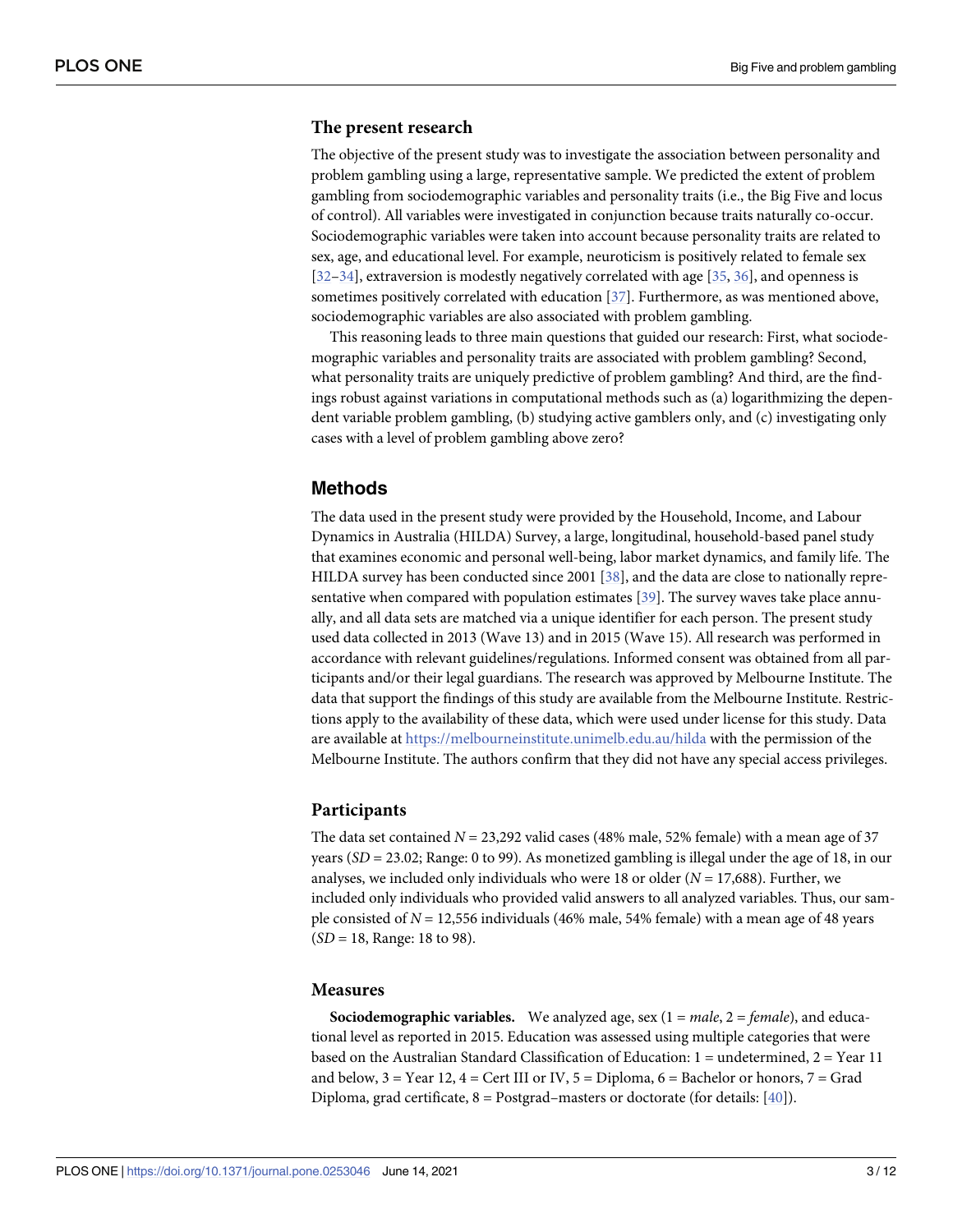<span id="page-3-0"></span>**Personality.** The Big Five personality traits were assessed with a 36-item version of the Big Five Personality Inventory [\[41\]](#page-10-0). Because the factor structure could be improved by focusing on a subset of 28 items [\[42\]](#page-10-0), we used this subset of items for our analyses. Each Big Five dimension was assessed using four to six items: *emotional stability* (envious, fretful, jealous, moody, temperamental, and touchy, all reverse coded;  $\alpha$  = .80); *extraversion* (extraverted, lively, talkative; and reverse coded: bashful, quiet, and shy; α = .76); *openness to experience* (deep, complex, creative, imaginative, intellectual, and philosophical; α = .74), *agreeableness* (cooperative, kind, sympathetic, and warm; α = .78), and *conscientiousness* (efficient, orderly, systematic; and reverse coded: disorganized, inefficient, and sloppy;  $\alpha = .79$ ). Items were answered on 7-point Likert-type scales ranging from 1 (*does not describe me at all*) to 7 (*describes me very well*). Intercorrelations of the Big Five dimensions ranged from *r* = .07 (*p <* .001; extraversion and openness) to  $r = .32$  ( $p < .001$ ; emotional stability and conscientiousness). The data were collected in Wave 13.

Locus of control was assessed with seven items that were answered on 7-point Likert-type scales ranging from 1 (*strongly disagree*) to 7 (*strongly agree*) [[43](#page-10-0)]. After reverse coding where necessary and aggregating the items, locus of control was used as a continuous variable ( $\alpha$ .84), with higher scores representing an external locus of control and lower scores representing an internal locus of control. Intercorrelations with the Big Five dimensions ranged from *r* = -.01 ( $p = .351$ ) for openness to  $r = -.29$  ( $p < .001$ ) for emotional stability. The data were collected in Wave 15.

**Gambling.** To assess the extent of problem gambling, participants were presented nine items that captured problematic gambling behavior and the adverse consequences of gambling experienced in the past 12 months (Problem Gambling Severity Index [[44](#page-10-0)]; e.g., *Have you felt guilty about the way you gamble or what happens when you gamble*?). These items were answered using a 4-point Likert-type scale ranging from 0 (*never*) to 3 (*almost always*). All nine items were summed to form the continuous variable problem gambling (*M* = 0.27,  $SD = 1.46$ , Range: 0 to 27,  $\alpha = .92$ ; see S1 [File](#page-8-0) for a categorial analysis and a comparison with prevalence rates).

In order to analyze a subsample of active gamblers only, we used a measure of whether participants had spent money on gambling activities. To measure the extent to which money had been spent on different gambling activities, participants were presented 10 gambling activities (instant scratch tickets, bingo, lotto or lottery games, keno, private betting, poker, casino table games, poker machines or slot machines, betting on horse or dog races, betting on sports) and asked to indicate whether they tended to spend any money on these activities in a typical month (*no/yes*; *M* = 0.64, *SD* = 0.97, Range: 0 to 10). The data were collected in Wave 15. Descriptive statistics and intercorrelations for all measures are presented in S1 and S2 Tables in S1 [File.](#page-8-0)

#### **Analyses**

In a first step, we computed zero-order correlations of problem gambling with sociodemographic and personality variables. These statistics provide a first impression of the bivariate relations between our dependent and independent variables. In a second step, we computed partial correlations of problem gambling with personality variables, controlling for sociodemographic variables. Using this statistics, we were able to understand the extent to which problem gambling was linked to each personality variable over and above the influence of sociodemographic variables. In the following steps, all Big Five as well as locus of control were investigated in conjunction using regression analyses: We computed a regression, predicting problem gambling from age, sex, and education as well as the Big Five and locus of control,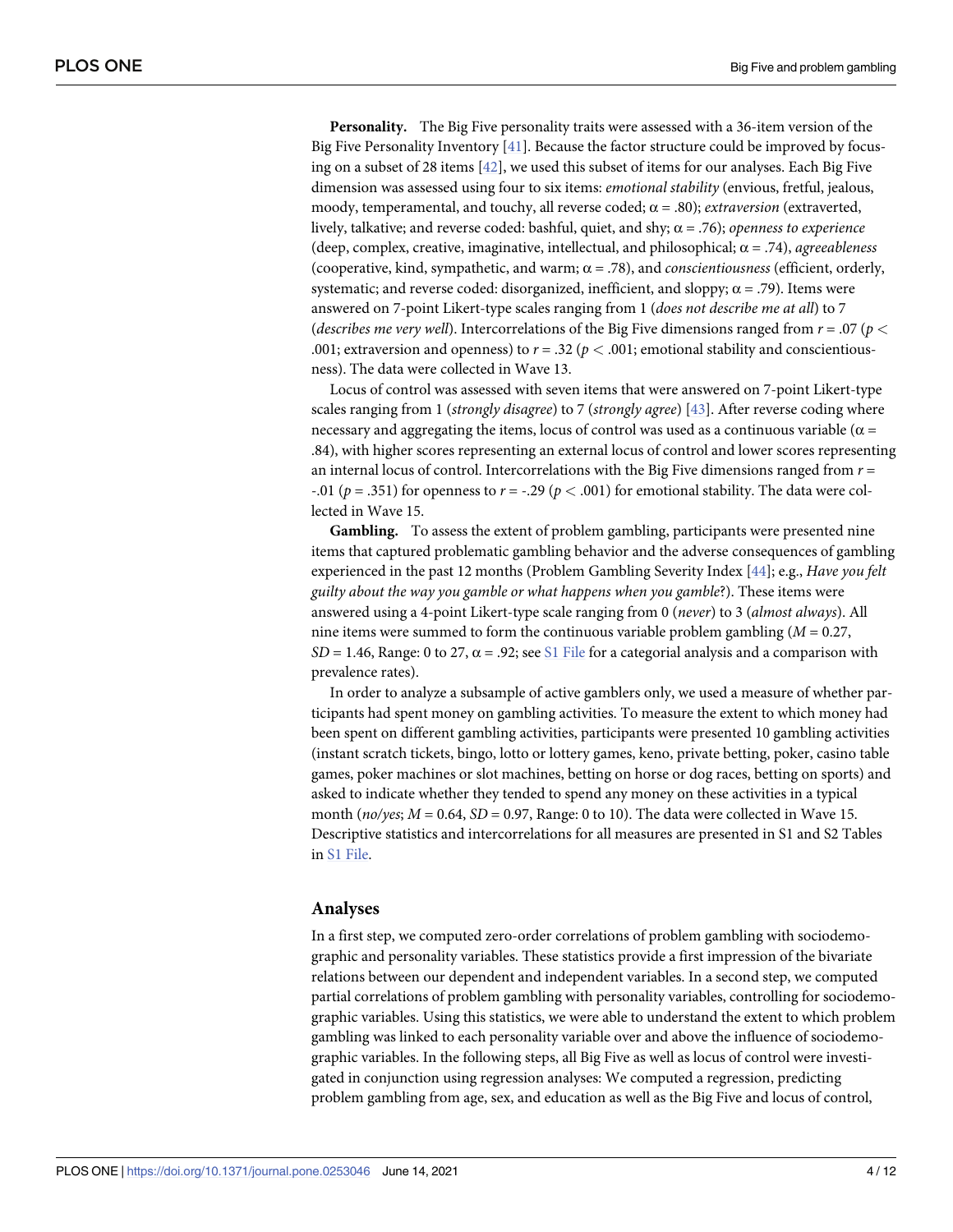<span id="page-4-0"></span>entered in two steps into the regression equation. By employing this procedure, we were able to determine the effect that each independent variable had on problem gambling over and above the other ones. For instance, we could identify the extent to which emotional stability was predictive of problem gambling when the influence of all other variables (e.g., sex, extraversion, and others) was held constant. Because problem gambling showed an excess of zeroes (extremely left-skewed distribution) and we could not separate non-gamblers from non-problem-gamblers, we computed three additional models to analyze whether our findings from the first regression analysis were robust: (a) We logarithmized the problem gambling variable in order to reduce the skewness of the distribution [\[45\]](#page-10-0) and repeated the regression analysis as described above. (b) We created a subsample that included only participants who indicated that they had spent money on one or more of the given gambling activities. Using this subsample (*n* = 5,051, with a mean age of 52 years, *SD* = 16.89, Range: 18 to 97; 48% female), we again predicted problem gambling from sociodemographic variables and personality. By using this procedure, we analyzed only participants who had spent money on gambling activities (i.e., non-gamblers were excluded). (c) We repeated our regression analysis with participants who indicated any value above zero on the problem gambling scale (i.e., 1 to  $27$ ;  $n = 921$ , with a mean age of 47 years, *SD* = 17.62, Range: 18 to 96; 38% female). This procedure allowed us to examine whether a larger extent of problem gambling went along with certain sociodemographic variables and personality traits without being biased by an excess of zeroes on the problem gambling scale.

# **Results**

#### **What personality traits are associated with problem gambling?**

To begin with sociodemographic variables, male sex and a lower level of education were correlated with problem gambling, whereas age showed no association with problem gambling (see Table 1). Focusing on personality correlates, high external locus of control, low emotional stability, low conscientiousness, and, to a lesser extent, low agreeableness were associated with problem gambling. These relations remained significant even when we controlled for all sociodemographic variables simultaneously. However, extraversion and openness to experience were not correlated with problem gambling.

|                                  |        | Problem gambling |                |        |  |  |  |
|----------------------------------|--------|------------------|----------------|--------|--|--|--|
|                                  | r      | p                | $r_{\rm part}$ | p      |  |  |  |
| Age                              | $-.01$ | .693             |                |        |  |  |  |
| <b>Sex</b>                       | $-.06$ | <.001            |                |        |  |  |  |
| <b>Education</b>                 | $-.07$ | <.001            |                |        |  |  |  |
| <b>Emotional stability</b>       | $-.08$ | <.001            | $-.08$         | <.001  |  |  |  |
| <b>Extraversion</b>              | $-.01$ | .208             | $-.00$         | .651   |  |  |  |
| <b>Openness to experience</b>    | $-.02$ | .103             | $-.00$         | .952   |  |  |  |
| <b>Agreeableness</b>             | $-.05$ | < .001           | $-.03$         | .005   |  |  |  |
| Conscientiousness                | $-.07$ | <.001            | $-.06$         | <.001  |  |  |  |
| <b>External locus of control</b> | .09    | <.001            | .09            | < .001 |  |  |  |

**Table 1. Associations of problem gambling with sociodemographic and personality variables.**

*N* = 12,556 for zero-order correlations (*r*) and partial correlations ( $r_{part}$ ; controlled for sociodemographic variables). Problem gambling was assessed with nine items and used as a continuous variable. Sex was coded as 1 = male and 2 = female. For education, a higher number reflects a higher level of education.

<https://doi.org/10.1371/journal.pone.0253046.t001>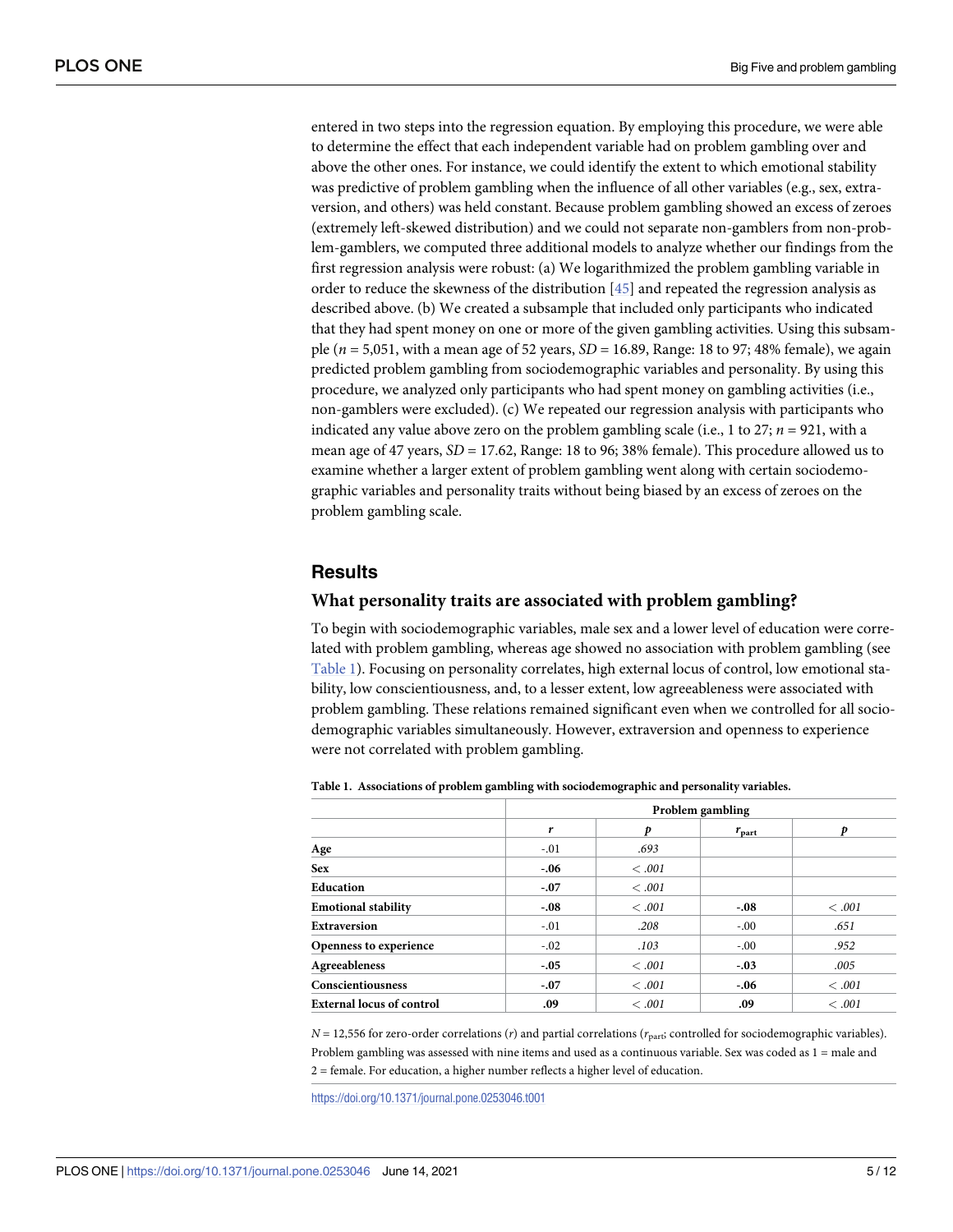# <span id="page-5-0"></span>**What personality traits are uniquely predictive of problem gambling?**

Initially, the sociodemographic variables low level of education and male sex were identified as predictors of problem gambling (see Table 2). However, the prediction could be improved by adding personality variables: In addition to sex and level of education, low emotional stability, high external locus of control, and, to a lesser extent, low conscientiousness and high extraversion were unique predictors of problem gambling over and above all other variables. Thus, especially with regard to extraversion and agreeableness, the pattern of results changed slightly when all predictors were added simultaneously into the regression analysis in comparison to the zero-order or partial correlations.

## **Are the findings robust against various evaluation methods?**

As shown in [Table](#page-6-0) 3, when the analyses were repeated using problem gambling as a logarithmized variable, the sociodemographic variables low level of education and male sex were identified as predictors of problem gambling. Again, the prediction could be improved by adding personality variables: In addition to sex and level of education, low emotional stability, high external locus of control, high extraversion, and, to a lesser extent, low conscientiousness and low openness were unique predictors of problem gambling over and above all other variables.

When the analyses were performed using a subsample of participants who agreed that they had spent money on at least one game, the sociodemographic variables low level of education, male sex, and younger age were identified as predictors of problem gambling. Again, the prediction could be improved by adding personality variables. In addition to sex, education, and age, the extent of problem gambling was predicted by high external locus of control, low emotional stability, and, to a lesser extent, low conscientiousness and high extraversion, when all other predictors were held constant.

Finally, when the analyses were performed using a subsample of participants who indicated a level of problem gambling above zero, the sociodemographic variable low level of education was identified as a predictor of problem gambling. Again, the prediction could be improved by

|                |                                  | <b>Beta</b> | p      |
|----------------|----------------------------------|-------------|--------|
| 1              | Constant                         |             | < .001 |
|                | Age                              | $-.01$      | .187   |
|                | <b>Sex</b>                       | $-.06$      | <.001  |
|                | Education                        | $-.07$      | <.001  |
| $\overline{2}$ | Constant                         |             | <.001  |
|                | Age                              | .01         | .523   |
|                | <b>Sex</b>                       | $-.07$      | <.001  |
|                | Education                        | $-.06$      | <.001  |
|                | <b>Emotional stability</b>       | $-.07$      | <.001  |
|                | <b>Extraversion</b>              | .03         | .003   |
|                | Openness to experience           | $-.02$      | .114   |
|                | Agreeableness                    | .00.        | .841   |
|                | Conscientiousness                | $-.03$      | .003   |
|                | <b>External locus of control</b> | .06         | <.001  |

**Table 2. Predicting problem gambling from sociodemographic and personality variables.**

Regression analyses with *N* = 12,556. Problem gambling was assessed with nine items and used as a continuous variable. Sex was coded as  $1 =$  male and  $2 =$  female. For education, a higher number reflects a higher level of education. In Step 1,  $R = .10$ ,  $R^2 = .01$ ; in Step 2,  $R = .15$ ,  $R^2 = .02$ .

<https://doi.org/10.1371/journal.pone.0253046.t002>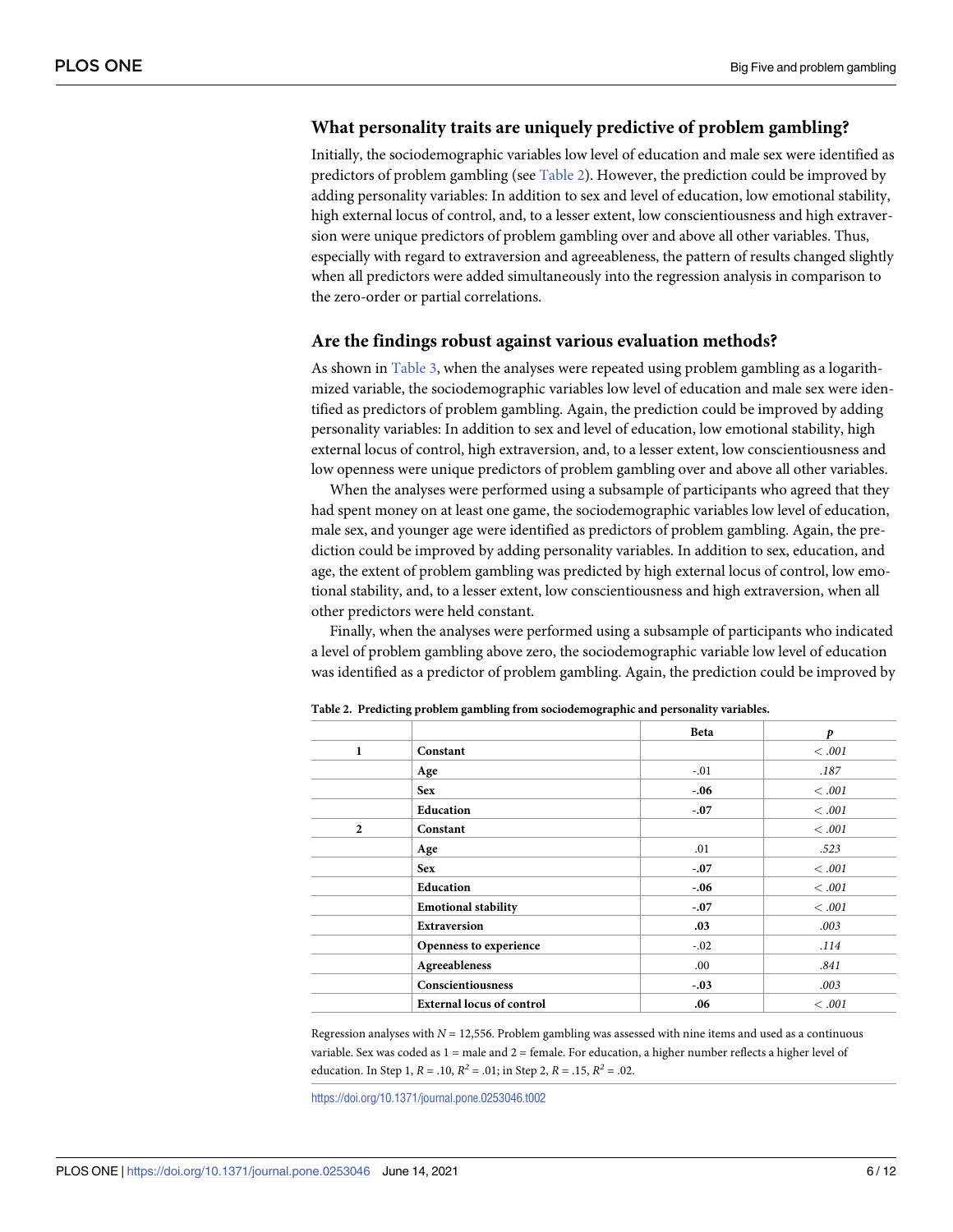|                |                                  | Logarithmized<br>$N = 12,556$                   |                  | Spent money<br>$N = 5,051$ |        | Above zero<br>$N = 921$ |       |
|----------------|----------------------------------|-------------------------------------------------|------------------|----------------------------|--------|-------------------------|-------|
|                |                                  |                                                 |                  |                            |        |                         |       |
|                |                                  | Beta                                            | $\boldsymbol{p}$ | <b>Beta</b>                | p      | Beta                    | p     |
| 1              | Constant                         |                                                 | < .001           |                            | < .001 |                         | <.001 |
|                | Age                              | $-0.0$                                          | .743             | $-.07$                     | < .001 | $-0.06$                 | .068  |
|                | <b>Sex</b>                       | $-.08$                                          | <.001            | $-.07$                     | < .001 | $-0.02$                 | .644  |
|                | Education                        | $-.09$                                          | <.001            | $-.08$                     | <.001  | $-.09$                  | .005  |
| $\overline{2}$ | Constant                         |                                                 | <.001            |                            | <.001  |                         | <.001 |
|                | Age                              | .02                                             | .082             | $-.05$                     | < .001 | $-.03$                  | .440  |
|                | <b>Sex</b>                       | $-.09$                                          | < .001           | $-.08$                     | < .001 | $-.03$                  | .407  |
|                | Education                        | $-.07$                                          | < .001           | $-.07$                     | < .001 | $-.08$                  | .015  |
|                | <b>Emotional stability</b>       | $-.07$                                          | < .001           | $-.07$                     | < .001 | $-.13$                  | .001  |
|                | Extraversion                     | .04                                             | <.001            | $.04\,$                    | .018   | .03                     | .468  |
|                | Openness to experience           | $-.02$                                          | .018             | $-.01$                     | .548   | $-0.00$                 | .951  |
|                | Agreeableness                    | .00.                                            | .769             | .02                        | .234   | $-.01$                  | .888  |
|                | Conscientiousness                | $-.03$                                          | .001             | $-.05$                     | .002   | $-.06$                  | .074  |
|                | <b>External locus of control</b> | .06                                             | <.001            | .09                        | <.001  | .12                     | .001  |
|                | Step 1                           | $R = .12, R^2 = .01$<br>$R = .17$ , $R^2 = .03$ |                  | $R = .12, R^2 = .02$       |        | $R = .11, R^2 = .01$    |       |
|                | Step 2                           |                                                 |                  | $R = .19$ , $R^2 = .04$    |        | $R = .24$ , $R^2 = .06$ |       |

#### <span id="page-6-0"></span>**[Table](#page-5-0) 3. Predicting problem gambling from sociodemographic and personality variables using additional analyses.**

Logarithmized: The problem gambling variable was logarithmized in order to reduce the skewness of the distribution, and a regression analysis was performed (predicting problem gambling from sociodemographic variables and personality). Spent money: We created a subsample that included only participants who indicated that they had spent money on one or more of the given gambling activities (i.e., non-gamblers were excluded); using this subsample, a regression analysis was performed (predicting problem gambling from sociodemographic variables and personality). Above zero: We created a subsample that included only participants who indicated any value above zero on the problem gambling scale; using this subsample, a regression analysis was performed (predicting problem gambling from sociodemographic variables and personality). Sex was coded as 1 = male and 2 = female. For education, a higher number reflects a higher level of education.

<https://doi.org/10.1371/journal.pone.0253046.t003>

adding personality variables. In addition to education, the extent of problem gambling was predicted by low emotional stability, high external locus of control, and, to a lesser extent, low conscientiousness, when all other predictors were held constant.

## **Discussion**

The purpose of our research was to understand the relation between personality and problem gambling using a large data set. Our analyses allowed us not only to gain important insights into the relation of gambling behavior with sociodemographic and personality variables but also to specify the unique influence of personality on problem gambling over and above the influence of sex, age, and education. Our study revealed very consistent findings across various evaluation methods. Across all analyses, a low level of education was uniquely predictive of problem gambling. Likewise, male sex was consistently related to problem gambling (Due to a smaller sample size, findings were only marginally significant in the subsample of those participants who indicated a level of problem gambling above zero.). In all but one analysis, age was not associated with problem gambling.

Regarding personality variables, across analyses, a low level of emotional stability, a high level of external locus of control, and a low level of conscientiousness were robustly identified as unique predictors of problem gambling. High extraversion was weakly related to problem gambling (Due to a smaller sample size, findings were only marginally significant in the subsample of those participants who indicated a level of problem gambling above zero.). Agreeableness was not uniquely predictive of problem gambling. The findings for openness were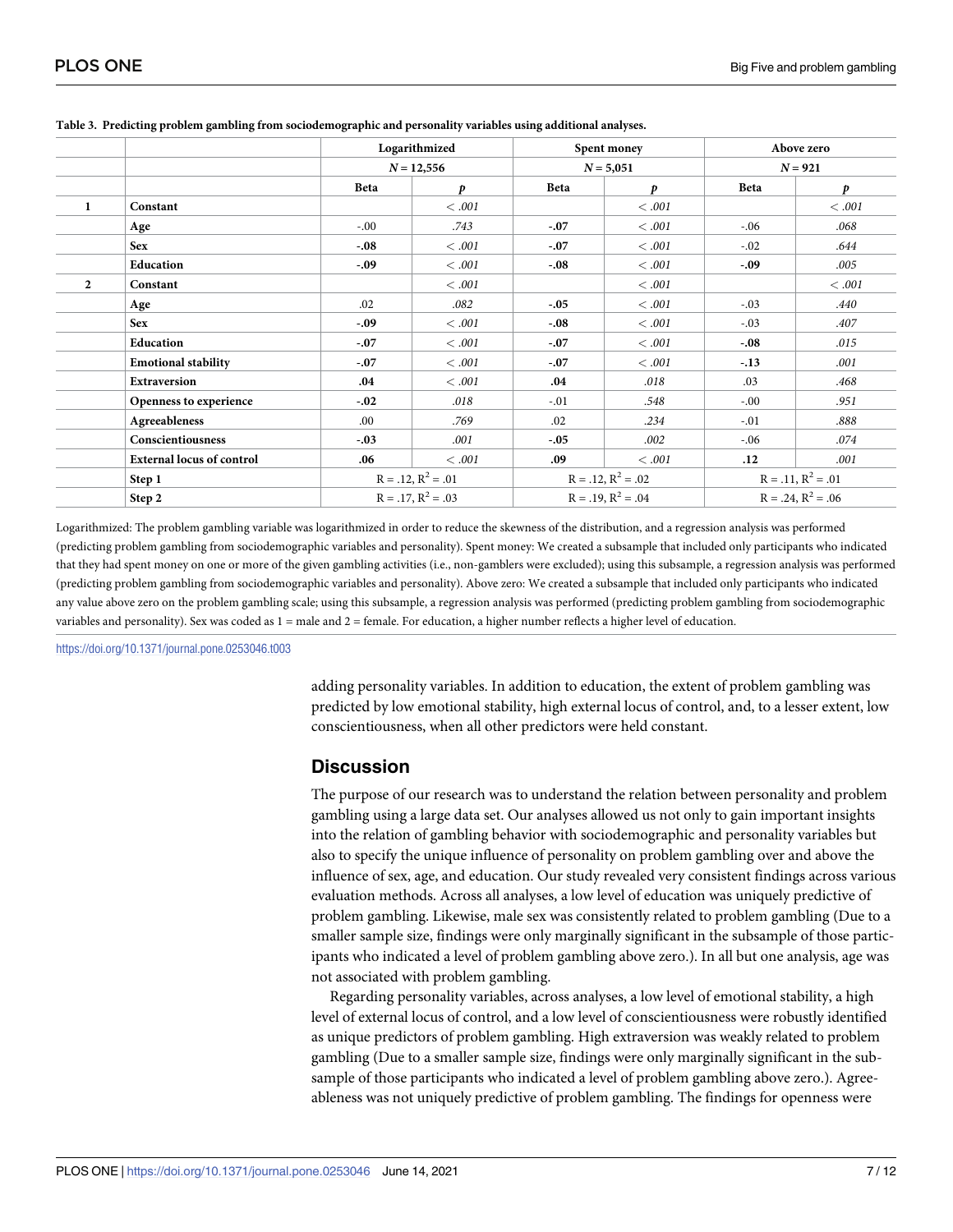<span id="page-7-0"></span>similar to those for agreeableness. Across regression analyses, when personality variables were taken into account, the amount of variance that was explained in problem gambling was enhanced over and above what was explained by the sociodemographic variables alone. This finding underlines the importance of considering personality variables when trying to understand various gambling behaviors. In sum, our findings confirm and expand the results of prior studies.

However, our study goes far beyond a simple replication of prior research for several reasons: (a) We used a large representative sample of more than 12,500 individuals, including a wide range of age and educational levels as well as measures of different personality traits (Big Five, locus of control). (b) We assessed the extent of problem gambling with a commonly used instrument (Problem Gambling Severity Index, PGSI [[44](#page-10-0)]) and used it as a continuous variable instead of forming artificial categories. Thus, we used the full set of available information and could interpret our results accordingly (e.g., the lower the level of emotional stability, the higher the extent of problem gambling). (c) Our analyses included not only zero-order correlations and partial correlations (controlling for sociodemographic variables) between personality traits and problem gambling but also regression analyses. The regressions allowed us to estimate the influence of each personality trait on the prediction of problem gambling, over and above the remaining variables. Thus, we were able to specify the comparatively most influential personality traits for the prediction of problem gambling, namely, emotional stability and external locus of control. (d) We checked the robustness of our findings by log-transforming our dependent variable and by analyzing subsamples that met strict criteria (spending money on gambling activities, showing a problem gambling level above zero). Thus, we minimized potential errors that stemmed from a specific method of analysis.

Despite these advantages, our study surely comes with limitations. Due to the nature of household-based panels, we had to rely on self-reports instead of objective measures of personality and gambling behavior. Future studies may implement ways of collecting observed data on personality (e.g., acquaintance reports) and gambling behavior (e.g., frequency of using a credit card to make gambling-related payments). In addition, the measure to access our dependent variable, the PGSI, is perceived rather critically by some research groups [[46](#page-10-0)–[48\]](#page-10-0). Precisely, there seems to be poor discriminant validity for low-risk and moderate-risk categories [\[46\]](#page-10-0). Further, as known for other self-report measures, recall biases and language difficulties may produce misclassifications to the predefined categories [[48](#page-10-0)]. However, both arguments against the use of the PGSI do not fully apply to our analyses because we used the PGSI as a continuous variable rather than a categorial score. On the other hand, the PGSI comes with good psychometric properties such as an adequate temporal stability and is thus well-regarded by researchers and clinicians in the field [\[46,](#page-10-0) [48\]](#page-10-0). Due to the correlational nature of our study, we could not definitively separate causes from consequences. For instance, an individual low on emotional stability may engage in gambling behavior in order to distract him- or herself from daily hassles and to calm down. Likewise, an individual who gambles more and more often may experience a decline in his or her emotional stability as a result of financial and relationship problems. However, in our study, personality traits (except external locus of control) were measured prior to the assessment of problem gambling (see [[49\]](#page-10-0) for an exceptional example on how personality predicts betting behavior up to 34 years later). Thus, it seems plausible to assume that stable personality factors were the causes of behavior such as problem gambling. The national pathological gambling prevalence estimates in Western countries range from 0.5% in New Zealand [\[50\]](#page-10-0) to 2.1% in Australia [\[51\]](#page-10-0). We used a nationally representative data set of Australians for our analyses, and our findings revealed small to medium-sized effects of personality on problem gambling. Thus, studies on personality and problem gambling conducted in other countries may discover smaller effects due to smaller base rates of gambling.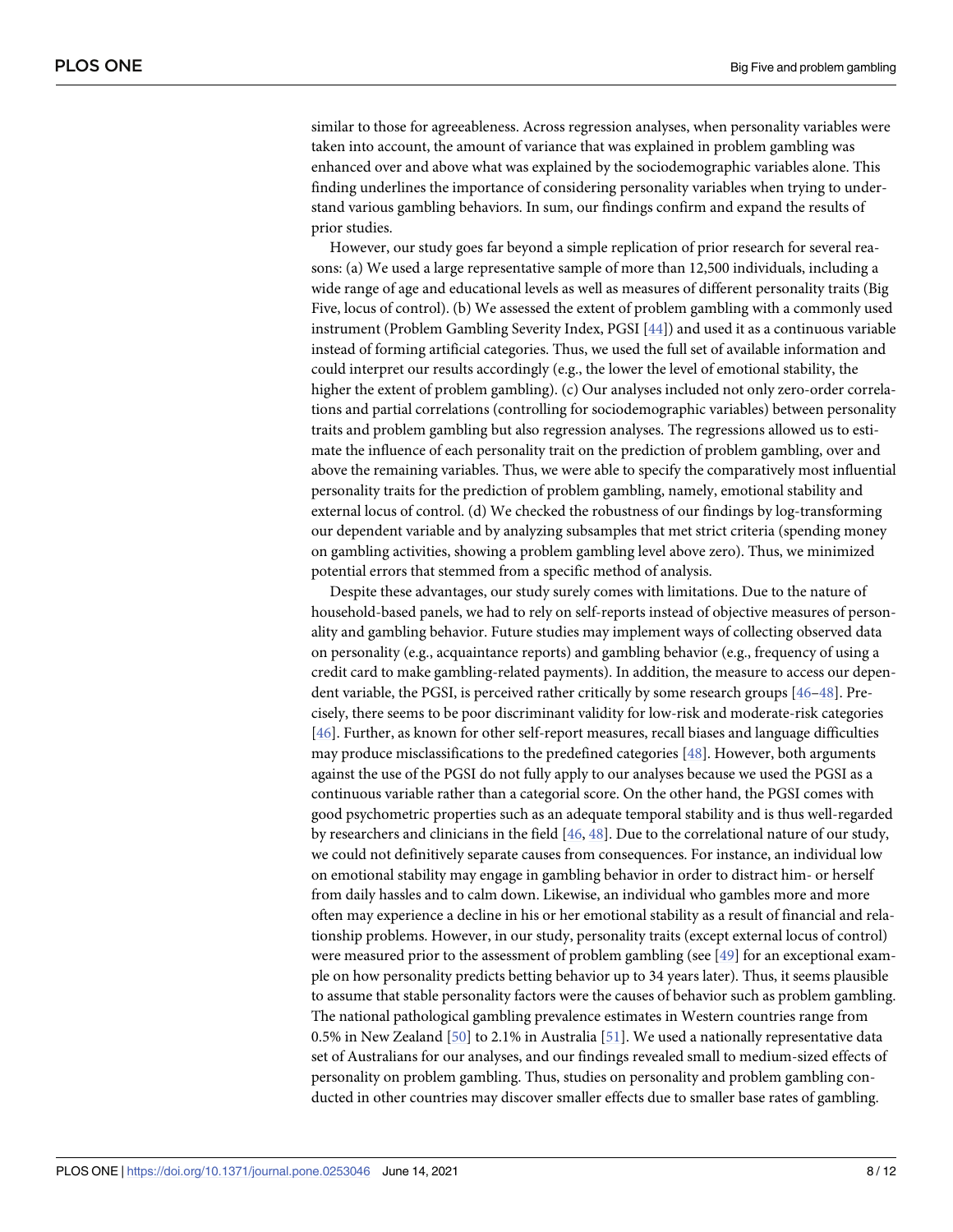<span id="page-8-0"></span>Build upon the present findings, there are several interesting avenues for future research: (1) In addition to looking at global personality traits, researchers may study the prediction of problem gambling from more specific personality variables (e.g., motivations [\[52\]](#page-10-0)) and concrete gambling-related behaviors and attitudes [[53](#page-10-0)]. When including further (maybe more specific) predictors of problem gambling, one may investigate whether there is unique (or overlapping) variance of the global personality traits as compared to more specific gamblingrelated variables. (2) Researchers may analyze subgroups of gamblers [[54](#page-11-0), [55](#page-11-0)] or different forms of gambling such as gambling on cards, sports, or bingo [[14](#page-9-0)]. This may help generate further treatments and prevention initiatives for vulnerable subgroups. (3) Finally, the relationships between personality and problem gambling should be examined longitudinally with the aims to (a) identify protective factors against the development of problem or pathological gambling and (b) implement policies to improve public health [7].

# **Supporting information**

**S1 [File.](http://www.plosone.org/article/fetchSingleRepresentation.action?uri=info:doi/10.1371/journal.pone.0253046.s001)** (DOCX)

# **Author Contributions**

**Conceptualization:** Juliane M. von der Heiden, Boris Egloff.

**Formal analysis:** Juliane M. von der Heiden.

**Supervision:** Boris Egloff.

**Writing – original draft:** Juliane M. von der Heiden.

**Writing – review & editing:** Juliane M. von der Heiden, Boris Egloff.

#### **References**

- **[1](#page-0-0).** Cambridge University Press. Gambling. 2014. Retrieved May 8, 2020 from [https://dictionary.](https://dictionary.cambridge.org/de/worterbuch/englisch/gambling) [cambridge.org/de/worterbuch/englisch/gambling](https://dictionary.cambridge.org/de/worterbuch/englisch/gambling)
- **[2](#page-0-0).** American Psychiatric Association. Diagnostic and statistical manual of mental disorders: DSM-IV-TR ( 4th ed.). Washington, DC: American Psychiatric Association; 2000.
- **[3](#page-0-0).** World Health Organization. The ICD-10 classification of mental and behavioural disorders: Clinical descriptions and diagnostic guidelines. Geneva, Switzerland: WHO; 1992.
- **[4](#page-0-0).** American Psychiatric Association. Diagnostic and statistical manual of mental disorders: DSM-5 ( 5th ed.). Washington, DC: American Psychiatric Association; 2013.
- **[5](#page-0-0).** Morasco BJ, Pietrzak RH, Blanco C, Grant BF, Hasin D, Petry NM. Health problems and medical utilization associated with gambling disorders: Results from the national epidemiologic survey on alcohol and related conditions. Psychosom Med 2006; 68:976–984. [https://doi.org/10.1097/01.psy.0000238466.](https://doi.org/10.1097/01.psy.0000238466.76172.cd) [76172.cd](https://doi.org/10.1097/01.psy.0000238466.76172.cd) PMID: [17132843](http://www.ncbi.nlm.nih.gov/pubmed/17132843)
- **[6](#page-0-0).** National Council on Problem Gambling. How widespread is gambling in the U.S.? 2014. Retrieved March 27, 2020 from <https://www.ncpgambling.org/help-treatment/faq/>
- **[7](#page-1-0).** Loo JM, Kraus SW, Potenza MN. A systematic review of gambling-related findings from the national epidemiologic survey on alcohol and related conditions. J Behav Addict 2019; 8: 625–648. [https://doi.org/](https://doi.org/10.1556/2006.8.2019.64) [10.1556/2006.8.2019.64](https://doi.org/10.1556/2006.8.2019.64) PMID: [31830810](http://www.ncbi.nlm.nih.gov/pubmed/31830810)
- **[8](#page-1-0).** Armstrong A., Carroll M. Gambling activity in Australia: Findings from wave 15 of the Household, Income and Labour Dynamics in Australia (HILDA) survey. 2017. Retrieved May 14, 2021 from [https://](https://aifs.gov.au/agrc/publications/gambling-activity-australia) [aifs.gov.au/agrc/publications/gambling-activity-australia](https://aifs.gov.au/agrc/publications/gambling-activity-australia)
- **[9](#page-1-0).** Cunningham-Williams RM, Grucza RA, Cottler LB, Womack SB, Books SJ, Przybeck TR, et al. Prevalence and predictors of pathological gambling: Results from the St. Louis personality, health and lifestyle (SLPHL) study. J Psychiatr Res 2005; 39:377–390. <https://doi.org/10.1016/j.jpsychires.2004.09.002> PMID: [15804388](http://www.ncbi.nlm.nih.gov/pubmed/15804388)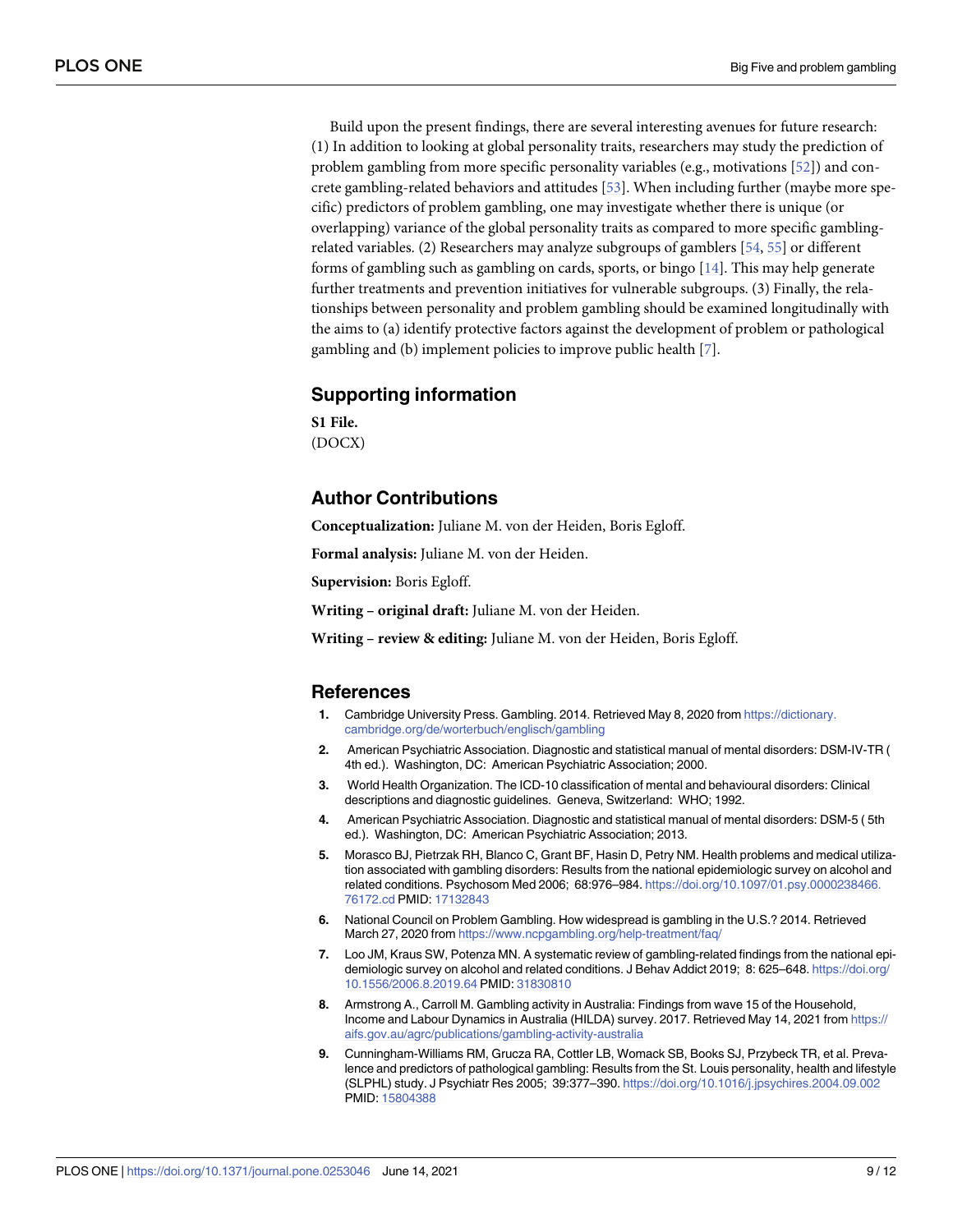- <span id="page-9-0"></span>**[10](#page-1-0).** Pulay AJ, Dawson DA, Hasin DS, Goldstein RB, Ruan MMWJ, Pickering MRP, et al. Violent behavior and DSM-IV psychiatric disorders: Results from the national epidemiologic survey on alcohol and related conditions. J Clin Psychiat 2008; 69:12. <https://doi.org/10.4088/jcp.v69n0103> PMID: [18312033](http://www.ncbi.nlm.nih.gov/pubmed/18312033)
- **[11](#page-1-0).** Churchill SA, Farrell L. Social capital and gambling: Evidence from Australia. J Gambl Stud 2019; 1–21. <https://doi.org/10.1007/s10899-018-9796-5> PMID: [30047067](http://www.ncbi.nlm.nih.gov/pubmed/30047067)
- **[12](#page-1-0).** Petry NM, Stinson FS, Grant BF. Comorbidity of DSM-IV pathological gambling and other psychiatric disorders: Results from the national epidemiologic survey on alcohol and related conditions. J. Clin. Psychiat 2005; 66, 564–574. <https://doi.org/10.4088/jcp.v66n0504> PMID: [15889941](http://www.ncbi.nlm.nih.gov/pubmed/15889941)
- **[13](#page-1-0).** Walther B, Morgenstern M, Hanewinkel R. Co-occurrence of addictive behaviours: Personality factors related to substance use, gambling and computer gaming. Eur Addict Res 2012; 18:167–174. [https://](https://doi.org/10.1159/000335662) [doi.org/10.1159/000335662](https://doi.org/10.1159/000335662) PMID: [22398819](http://www.ncbi.nlm.nih.gov/pubmed/22398819)
- **[14](#page-1-0).** Whiting SW, Hoff RA, Balodis IM, Potenza MN. An exploratory study of relationships among five-factor personality measures and forms of gambling in adults with and without probable pathological gambling. J Gambl Stud 2019; 35:915–928. <https://doi.org/10.1007/s10899-018-9809-4> PMID: [30382456](http://www.ncbi.nlm.nih.gov/pubmed/30382456)
- **[15](#page-1-0).** Wilson AN, Salas-Wright CP, Vaughn MG, Maynard BR. Gambling prevalence rates among immigrants: A multigenerational examination. Addict Behav 2015; 42:79–85. [https://doi.org/10.1016/j.](https://doi.org/10.1016/j.addbeh.2014.11.003) [addbeh.2014.11.003](https://doi.org/10.1016/j.addbeh.2014.11.003) PMID: [25462658](http://www.ncbi.nlm.nih.gov/pubmed/25462658)
- **[16](#page-1-0).** Myrseth H, Pallesen S, Molde H, Johnsen BH, Lorvik IM. Personality factors as predictors of pathological gambling. Pers Individ Diff 2009; 47:933–937. <https://doi.org/10.1016/j.paid.2009.07.018>
- **[17](#page-1-0).** Bagby RM, Vachon DD, Bulmash EL, Toneatto T, Quilty LC, Costa PT. Pathological gambling and the five-factor model of personality. Pers Individ Diff 2007; 43:873–880. [https://doi.org/10.1016/j.paid.](https://doi.org/10.1016/j.paid.2007.02.011) [2007.02.011](https://doi.org/10.1016/j.paid.2007.02.011)
- **[18](#page-1-0).** Miller JD, MacKillop J, Fortune EE, Maples J, Lance CE, Campbell WK, et al. Personality correlates of pathological gambling derived from Big Three and Big Five personality models. Psychiat Res 2013; 206:50–55. <https://doi.org/10.1016/j.psychres.2012.09.042> PMID: [23078872](http://www.ncbi.nlm.nih.gov/pubmed/23078872)
- **[19](#page-1-0).** Odlaug BL, Schreiber LR, Grant JE. Personality dimensions and disorders in pathological gambling. Curr Opin Psychiatry 2013; 26:107–112. <https://doi.org/10.1097/YCO.0b013e32835997df> PMID: [23041794](http://www.ncbi.nlm.nih.gov/pubmed/23041794)
- **[20](#page-1-0).** Hwang JY, ShinYC, Lim SW, Park HY, Shin NY, Jang JH, et al. Multidimensional comparison of personality characteristics of the Big Five model, impulsiveness, and affect in pathological gambling and obsessive–compulsive disorder. J Gambl Stud 2012; 28:351–362. [https://doi.org/10.1007/s10899-](https://doi.org/10.1007/s10899-011-9269-6) [011-9269-6](https://doi.org/10.1007/s10899-011-9269-6) PMID: [21938524](http://www.ncbi.nlm.nih.gov/pubmed/21938524)
- **[21](#page-1-0).** Steel Z, Blaszczynski A. Impulsivity, personality disorders and pathological gambling severity. Addiction 1998; 93:895–905. <https://doi.org/10.1046/j.1360-0443.1998.93689511.x> PMID: [9744125](http://www.ncbi.nlm.nih.gov/pubmed/9744125)
- **[22](#page-1-0).** Dash GF, Slutske WS, Martin NG, Statham DJ, Agrawal A, Lynskey MT. Big Five personality traits and alcohol, nicotine, cannabis, and gambling disorder comorbidity., Psychol Addict Behav 2019; 33:420. <https://doi.org/10.1037/adb0000468> PMID: [31094546](http://www.ncbi.nlm.nih.gov/pubmed/31094546)
- **[23](#page-1-0).** Slutske WS, Caspi A, Moffitt TE, Poulton R. Personality and problem gambling: A prospective study of a birth cohort of young adults. Arch Gen Psychiatry 2005; 62:769–775. [https://doi.org/10.1001/archpsyc.](https://doi.org/10.1001/archpsyc.62.7.769) [62.7.769](https://doi.org/10.1001/archpsyc.62.7.769) PMID: [15997018](http://www.ncbi.nlm.nih.gov/pubmed/15997018)
- **[24](#page-1-0).** MacLaren VV, Best LA, Dixon MJ, Harrigan KA. Problem gambling and the five factor model in university students. Pers Individ Diff 2011; 50:335–338. <https://doi.org/10.1016/j.paid.2010.10.011>
- **[25](#page-1-0).** Müller KW, Beutel ME, Egloff B, Wölfling K. Investigating risk factors for internet gaming disorder: A comparison of patients with addictive gaming, pathological gamblers and healthy controls regarding the Big Five personality traits. Eur Addict Res 2014; 20:129–136. <https://doi.org/10.1159/000355832> PMID: [24247280](http://www.ncbi.nlm.nih.gov/pubmed/24247280)
- **[26](#page-1-0).** Rotter JB. Generalized expectancies for internal versus external control of reinforcement. Psychol Monogr: Gen Appl 1966; 80:1–28. <https://doi.org/10.1037/h0092976>
- **[27](#page-1-0).** Kusyszyn I, Rubenstein L. Locus of control and race track betting behaviors: A preliminary investigation. J Gambl Beh 1985; 1:106–110. <https://doi.org/10.1007/BF01019863>
- **[28](#page-1-0).** Ohtsuka K, Hyam P. Internal and external attribution of success and failure in a gambling and non-gambling situation. Doctoral dissertation 2003.
- **[29](#page-1-0).** Impulsiveness Clarke D., locus of control, motivation and problem gambling. J Gambl Stud 2004; 20:319–345. <https://doi.org/10.1007/s10899-004-4578-7> PMID: [15577271](http://www.ncbi.nlm.nih.gov/pubmed/15577271)
- **30.** Ramasamy S, Calvin CSK., Sii HE, Chan HS, Tan T. The effect of personal-situational locus of control on the amount of betting in a private university. Pertanika J Soc Sciences Human 2016; 24:1523–1534
- **[31](#page-1-0).** Sprott DE, Brumbaugh AM, Miyazaki AD. Motivation and ability as predictors of play behavior in statesponsored lotteries: An empirical assessment of psychological control. Psychol Market 2001; 18:973– 983. <https://doi.org/10.1002/mar.1038>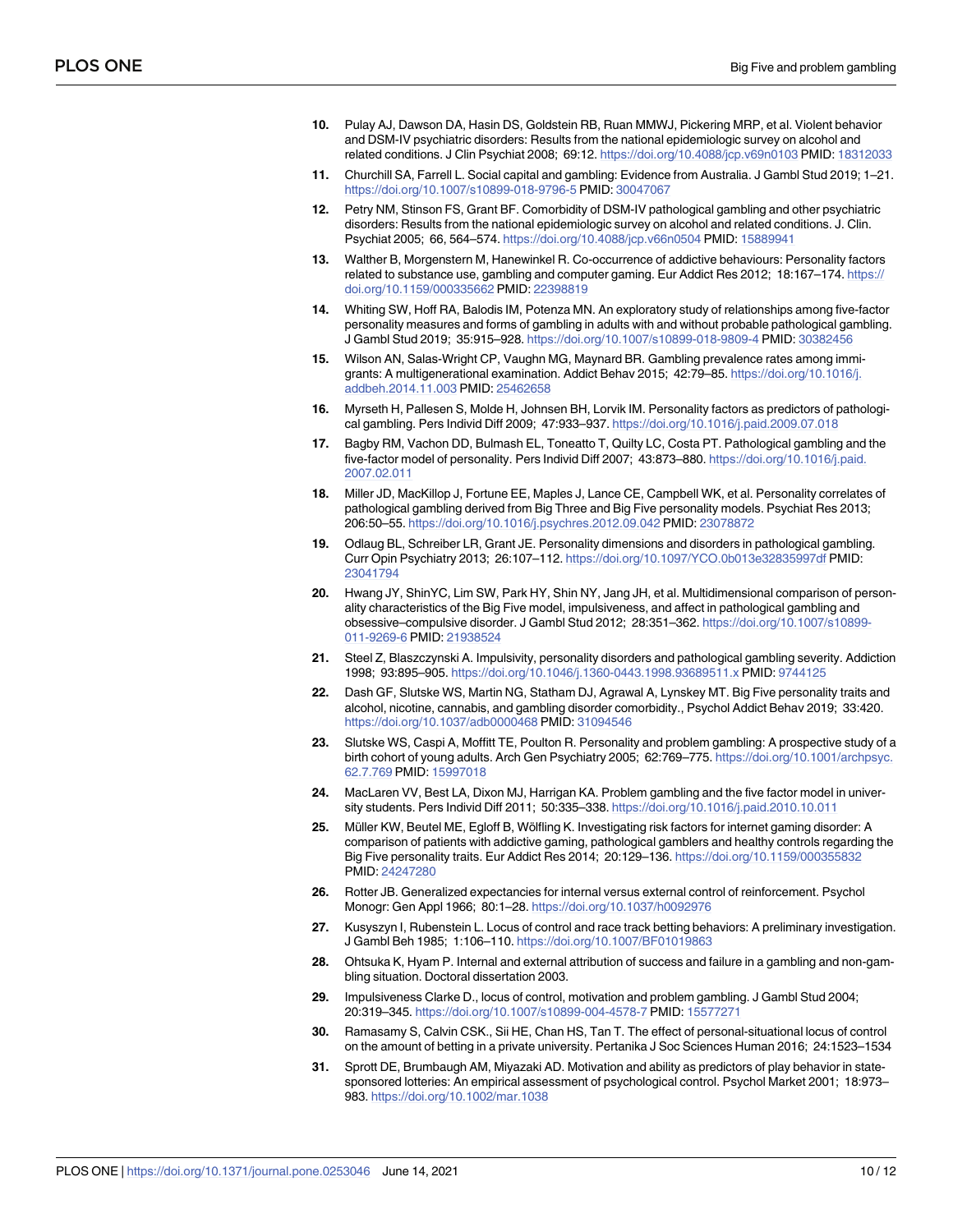- <span id="page-10-0"></span>**[32](#page-2-0).** Budaev SV. Sex differences in the Big Five personality factors: Testing an evolutionary hypothesis. Pers Individ Diff 199; 26:801–813. [https://doi.org/10.1016/S0191-8869\(98\)00179-2](https://doi.org/10.1016/S0191-8869%2898%2900179-2)
- **33.** Francis LJ. The dual nature of the Eysenckian neuroticism scales: A question of sex differences? Pers Individ Diff 1993; 15, 43–59. [https://doi.org/10.1016/0191-8869\(93\)90040-A](https://doi.org/10.1016/0191-8869%2893%2990040-A)
- **[34](#page-2-0).** Schmitt DP, Realo A, Voracek M, Allik J. Why can't a man be more like a woman? Sex differences in Big Five personality traits across 55 cultures. J Pers Soc Psychol 2008; 94:168. [https://doi.org/10.](https://doi.org/10.1037/0022-3514.94.1.168) [1037/0022-3514.94.1.168](https://doi.org/10.1037/0022-3514.94.1.168) PMID: [18179326](http://www.ncbi.nlm.nih.gov/pubmed/18179326)
- **[35](#page-2-0).** Soto CJ, John OP, Gosling SD, Potter J. Age differences in personality traits from 10 to 65: Big Five domains and facets in a large cross-sectional sample. J Pers Soc Psychol 2011; 100:330. [https://doi.](https://doi.org/10.1037/a0021717) [org/10.1037/a0021717](https://doi.org/10.1037/a0021717) PMID: [21171787](http://www.ncbi.nlm.nih.gov/pubmed/21171787)
- **[36](#page-2-0).** Specht J, Egloff B, Schmukle SC. Stability and change of personality across the life course: The impact of age and major life events on mean-level and rank-order stability of the Big Five. J Pers Soc Psychol 2011; 101:862. <https://doi.org/10.1037/a0024950> PMID: [21859226](http://www.ncbi.nlm.nih.gov/pubmed/21859226)
- **[37](#page-2-0).** O'Connor MC, Paunonen SV. Big Five personality predictors of post-secondary academic performance. Pers Individ Diff 2007; 43:971–990. <https://doi.org/10.1016/j.paid.2007.03.017>
- **[38](#page-2-0).** Wooden M, Freidin S, Watson N. The household, income and labour dynamics in Australia (HILDA) survey: Wave 1. Austral Econom Rev 2002; 35:339–348. <https://doi.org/10.1111/1467-8462.00252>
- **[39](#page-2-0).** Watson N, Wooden MP. The HILDA survey: A case study in the design and development of a successful household panel survey. Longitud Life Course Stud 2012; 3:369–381. [https://doi.org/10.14301/llcs.](https://doi.org/10.14301/llcs.v3i3.208) [v3i3.208](https://doi.org/10.14301/llcs.v3i3.208)
- **[40](#page-2-0).** Australian Bureau of Statistics. Household and family projections, Cat. no.3236.0, ABS, Canberra 1999.
- **[41](#page-3-0).** Saucier G. Separating description and evaluation in the structure of personality attributes. J Pers Soc Psychol 1994; 66:141. <https://doi.org/10.1037//0022-3514.66.1.141> PMID: [8126644](http://www.ncbi.nlm.nih.gov/pubmed/8126644)
- **[42](#page-3-0).** Wortman J, Lucas RE, Donnellan MB. Stability and change in the Big Five personality domains: Evidence from a longitudinal study of Australians. Psychol Aging 2012; 27:867–874. [https://doi.org/10.](https://doi.org/10.1037/a0029322) [1037/a0029322](https://doi.org/10.1037/a0029322) PMID: [22775362](http://www.ncbi.nlm.nih.gov/pubmed/22775362)
- **[43](#page-3-0).** Pearlin L, Schooler C. The structure of coping. J Health Soc Beh 1978; 19:2–21. [https://doi.org/10.](https://doi.org/10.2307/2136319) [2307/2136319](https://doi.org/10.2307/2136319) PMID: [649936](http://www.ncbi.nlm.nih.gov/pubmed/649936)
- **[44](#page-3-0).** Ferris JA, Wynne HJ. The Canadian problem gambling index. Ottawa, ON: Canadian Centre on Substance Abuse 2001.
- **[45](#page-4-0).** Billieux J, Lagrange G, Van der Linden M, Lancon C, Adida M, Jeanningros R. Investigation of impulsivity in a sample of treatment-seeking pathological gamblers: A multidimensional perspective. Psychiat Res 2012; 198:291–296. <https://doi.org/10.1016/j.psychres.2012.01.001> PMID: [22421073](http://www.ncbi.nlm.nih.gov/pubmed/22421073)
- **[46](#page-7-0).** Currie SR, Hodgins DC, Casey DM. Validity of the problem gambling severity index interpretive categories. J Gambl Stud 2013; 29:311–327. <https://doi.org/10.1007/s10899-012-9300-6> PMID: [22426971](http://www.ncbi.nlm.nih.gov/pubmed/22426971)
- **47.** Delfabbro P. Problem and pathological gambling: A conceptual review. J Gambl Bus Econ 2013; 7:35– 53. <https://doi.org/10.5750/jgbe.v7i3.817>
- **[48](#page-7-0).** Samuelsson E, Wennberg P, Sundqvist K. Gamblers'(mis-) interpretations of Problem Gambling Severity Index items: Ambiguities in qualitative accounts from the Swedish Longitudinal Gambling Study. Nord. Stud. Alcohol Drugs 2019; 36:140–160. <https://doi.org/10.1177/1455072519829407> PMID: [32934556](http://www.ncbi.nlm.nih.gov/pubmed/32934556)
- **[49](#page-7-0).** Palomäki J, Laakasuo M, Castrén S, Saastamoinen J, Kainulainen T, Suhonen N. Online betting intensity is linked with extraversion and conscientiousness. J Pers 2021; 00:1–14. [https://doi.org/10.1111/](https://doi.org/10.1111/jopy.12637) [jopy.12637](https://doi.org/10.1111/jopy.12637) PMID: [33811638](http://www.ncbi.nlm.nih.gov/pubmed/33811638)
- **[50](#page-7-0).** Devlin ME, Walton D. The prevalence of problem gambling in New Zealand as measured by the PGSI: Adjusting prevalence estimates using meta-analysis. Internat Gambl Stud 2012; 12:177–197. [https://](https://doi.org/10.1080/14459795.2011.653384) [doi.org/10.1080/14459795.2011.653384](https://doi.org/10.1080/14459795.2011.653384)
- **[51](#page-7-0).** Commission Productivity. Gambling: Productivity commission inquiry report no. 50. Canberra, Australia: Productivity Commission 2010. Retrieved March, 27, 2020 from [https://www.pc.gov.au/inquiries/](https://www.pc.gov.au/inquiries/completed/gambling-2010/report/gambling-report-volume1.pdf) [completed/gambling-2010/report/gambling-report-volume1.pdf](https://www.pc.gov.au/inquiries/completed/gambling-2010/report/gambling-report-volume1.pdf)
- **[52](#page-8-0).** Hearn NL, Ireland JL, Eslea M, Fisk JE. Exploring pathways to gambling: Proposing the integrated risk and protective factors model of gambling types. J Gambling Stud 2020; 37:1–26. [https://doi.org/10.](https://doi.org/10.1007/s10899-020-09929-2) [1007/s10899-020-09929-2](https://doi.org/10.1007/s10899-020-09929-2) PMID: [31965384](http://www.ncbi.nlm.nih.gov/pubmed/31965384)
- **[53](#page-8-0).** Howe PD, Vargas-Sáenz A, Hulbert CA, Boldero JM. Predictors of gambling and problem gambling in Victoria, Australia. PloS One 2019; 14:e0209277. <https://doi.org/10.1371/journal.pone.0209277> PMID: [30673709](http://www.ncbi.nlm.nih.gov/pubmed/30673709)